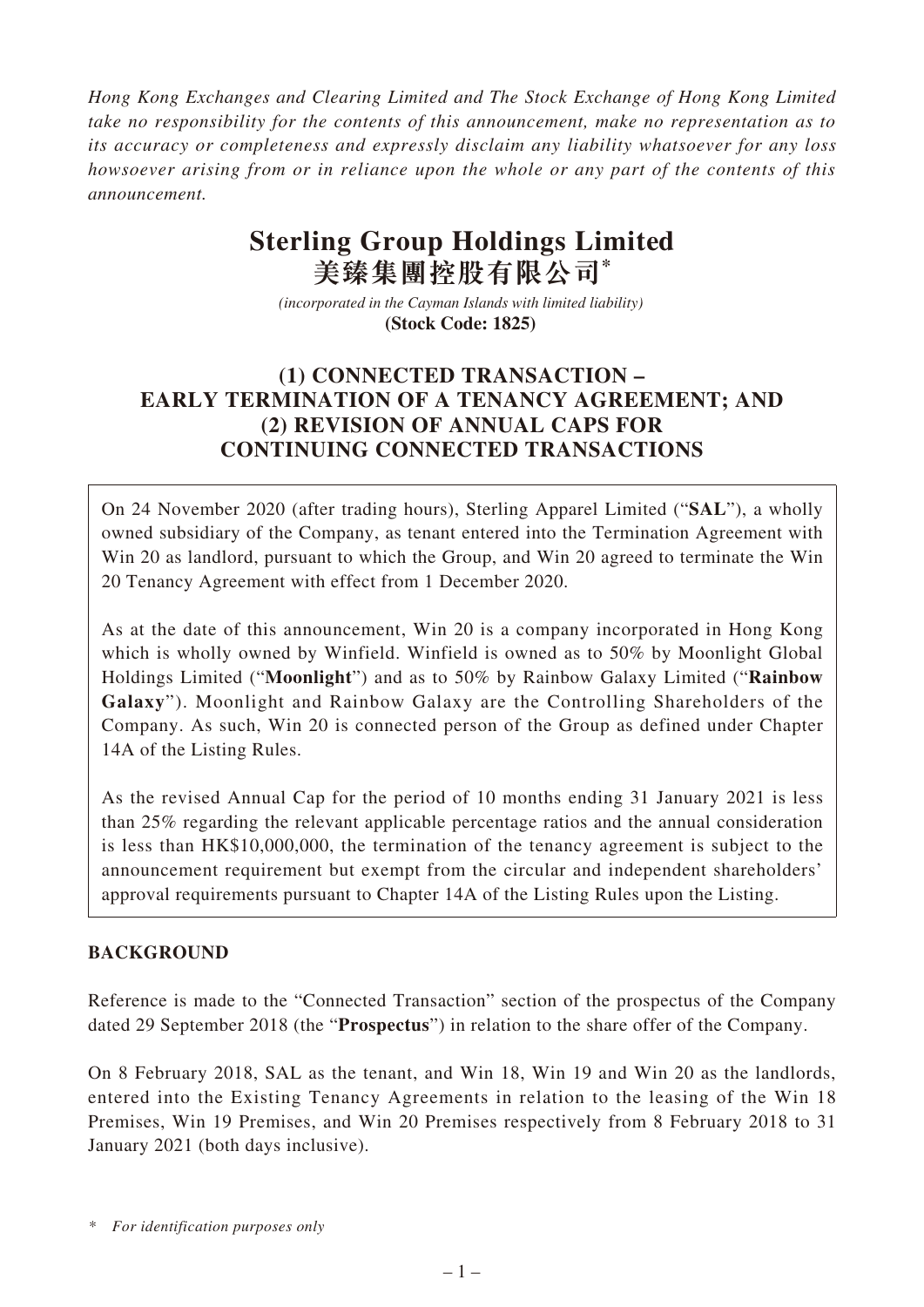## **THE TERMINATION AGREEMENT**

The Board wishes to announce that on 24 November 2020 after trading hours, SAL as tenant entered into the Termination Agreement with Win 20 as landlord in relation to the early termination of Win 20 Tenancy Agreement, being one of the Existing Tenancy Agreements, the principal terms of which are set out below:

| Date                    |   | 24 November 2020                                                                                                                                                          |
|-------------------------|---|---------------------------------------------------------------------------------------------------------------------------------------------------------------------------|
| <b>Parties</b>          |   | SAL, an indirect wholly-owned subsidiary of the<br>(1)<br>Company as tenant                                                                                               |
|                         |   | Win 20, as landlord<br>(2)                                                                                                                                                |
| <b>Premises</b>         | ÷ | 20 Floor, Win Plaza, 9 Sheung Hei Street, San Po<br>Kong, Kowloon, Hong Kong and car parking space nos.<br>P314 and P315 on 3rd Floor of Win Plaza, Kowloon,<br>Hong Kong |
| <b>Termination Date</b> |   | 1 December 2020                                                                                                                                                           |

#### **Pursuant to the Termination Agreement:**

The Win 20 Tenancy Agreement shall be terminated on and with effect from the Termination Date and SAL shall deliver vacant possession of Win 20 Premises, on an "as is" basis in accordance with the terms of Win 20 Tenancy Agreement, to Win 20 on or before the Termination Date.

#### **THE REVISED ANNUAL CAPS**

In view of the Termination Agreement, the Annual Caps as disclosed in the Prospectus shall be revised as follows by deducting the rental of Win 20 Premises originally payable under the Win 20 Tenancy Agreement for the period from the day immediately after the Termination Date to its original expiry date of 31 January 2021:

|                                  | 10 months<br>ending    |
|----------------------------------|------------------------|
|                                  | <b>31 January 2021</b> |
|                                  | HK\$'000               |
| Rental for leasing of 18th floor | 1,250                  |
| Rental for leasing of 19th floor | 1,250                  |
| Rental for leasing of 20th floor | 1,000                  |
| <b>Revised Annual Caps</b>       | 3,500                  |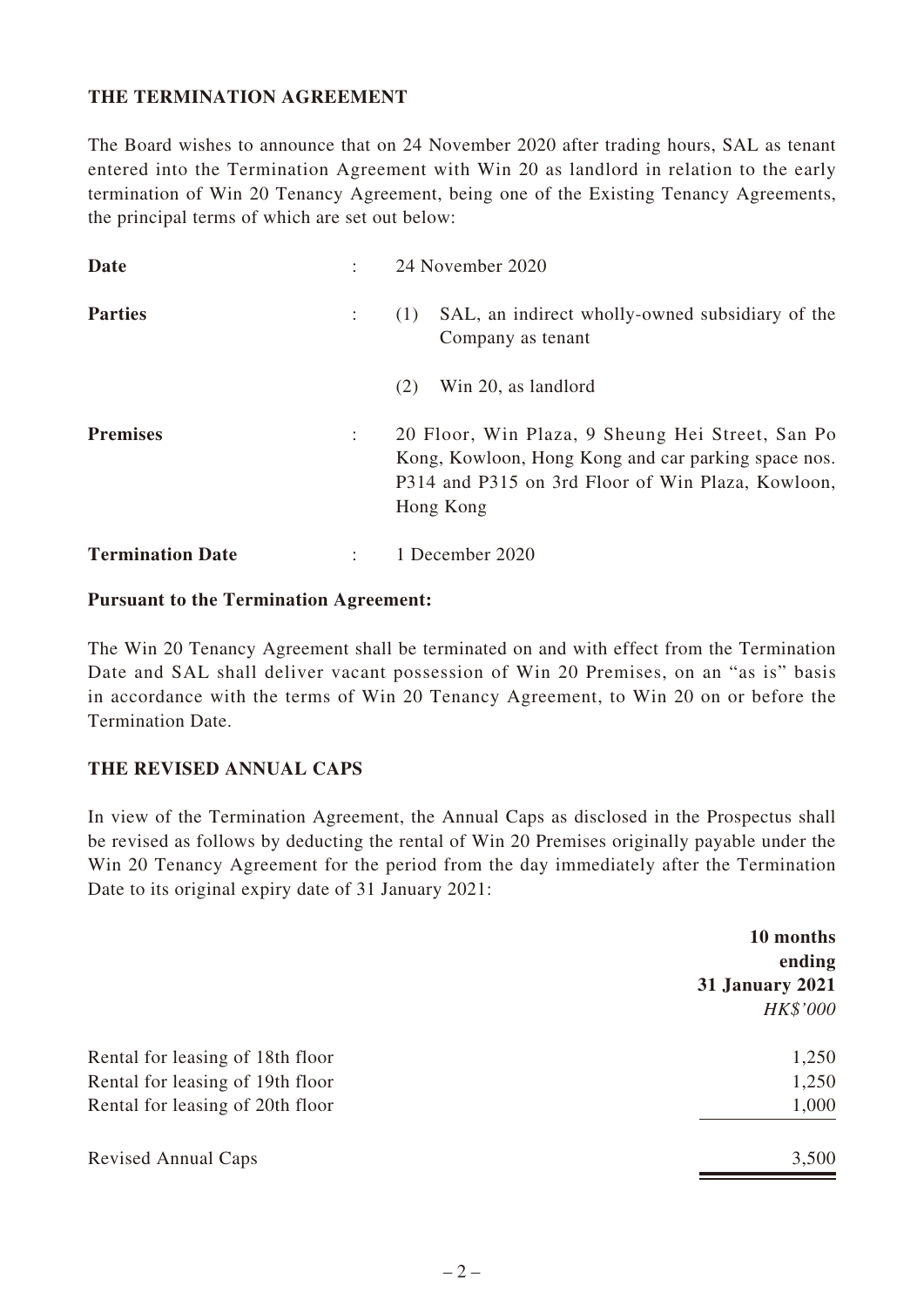As the revised Annual Cap for the period of 10 months ending 31 January 2021 is less than 25% regarding the relevant applicable percentage ratios and the annual consideration is less than HK\$10,000,000, the termination of the tenancy agreement is subject to the announcement requirement but exempt from the circular and independent shareholders' approval requirements pursuant to Chapter 14A of the Listing Rules upon the Listing.

# **REASONS FOR ENTERING INTO THE TERMINATION AGREEMENT**

The Group had carried out a strategic review and decided to migrate some of its merchandising function to its product development centre in its Panyu factory. Hence, its requirement for office space is reduced. So both SAL and Win 20 agree to terminate Win 20 Tenancy Agreement with effect from 1 December 2020.

The terms of the Tenancy Agreement were arrived at after arm's length negotiation between SAL and Win 20. In view of the fact that no compensation is payable by the Group for the early termination of Win 20 Tenancy Agreement, the Directors (including the independent non-executive Directors) consider that the Termination Agreement and the terms thereof are fair and reasonable and on normal commercial terms or better in so far as the Group is concerned, and in the interests of the Company and its shareholders as a whole.

# **INFORMATION OF THE GROUP, SAL AND WIN 20**

The Group is an apparel manufacturer headquartered in Hong Kong providing a one-stop apparel manufacturing solution for its customers. The Group manufactures a wide range of apparel products such as outerwear, bottoms, tops and other products. The majority of the customers are international apparel brands that are headquartered in the U.S. and certain European countries such as the U.K. with their products sold around the world. In particular, the Group has established a long standing relationship since the 1990s with its largest customer who is an international apparel brand headquartered in the U.S.. In recent years, the Group has actively diversified its customer base and product portfolio having secured several new customers, including a high-end fashion brand from U.S., a British online fashion retailer, a well-known U.K. luxury brand and an American retailer business outfitters division supplying flight crew uniforms for U.S. airlines. In March 2020, the Group has entered into a direct vendor agreement with a company listed on the NASDAQ Capital Market pursuant to which the Group has become the exclusive supplier of apparel products under its proprietary brands for five years.

SAL is an indirect wholly-owned subsidiary of the Company and its principal business is trading of apparel products.

Win 20 is a company incorporated in Hong Kong. To the best of the Directors' knowledge, information and belief and having made reasonable enquiries, the principal business of Win 20 is property letting.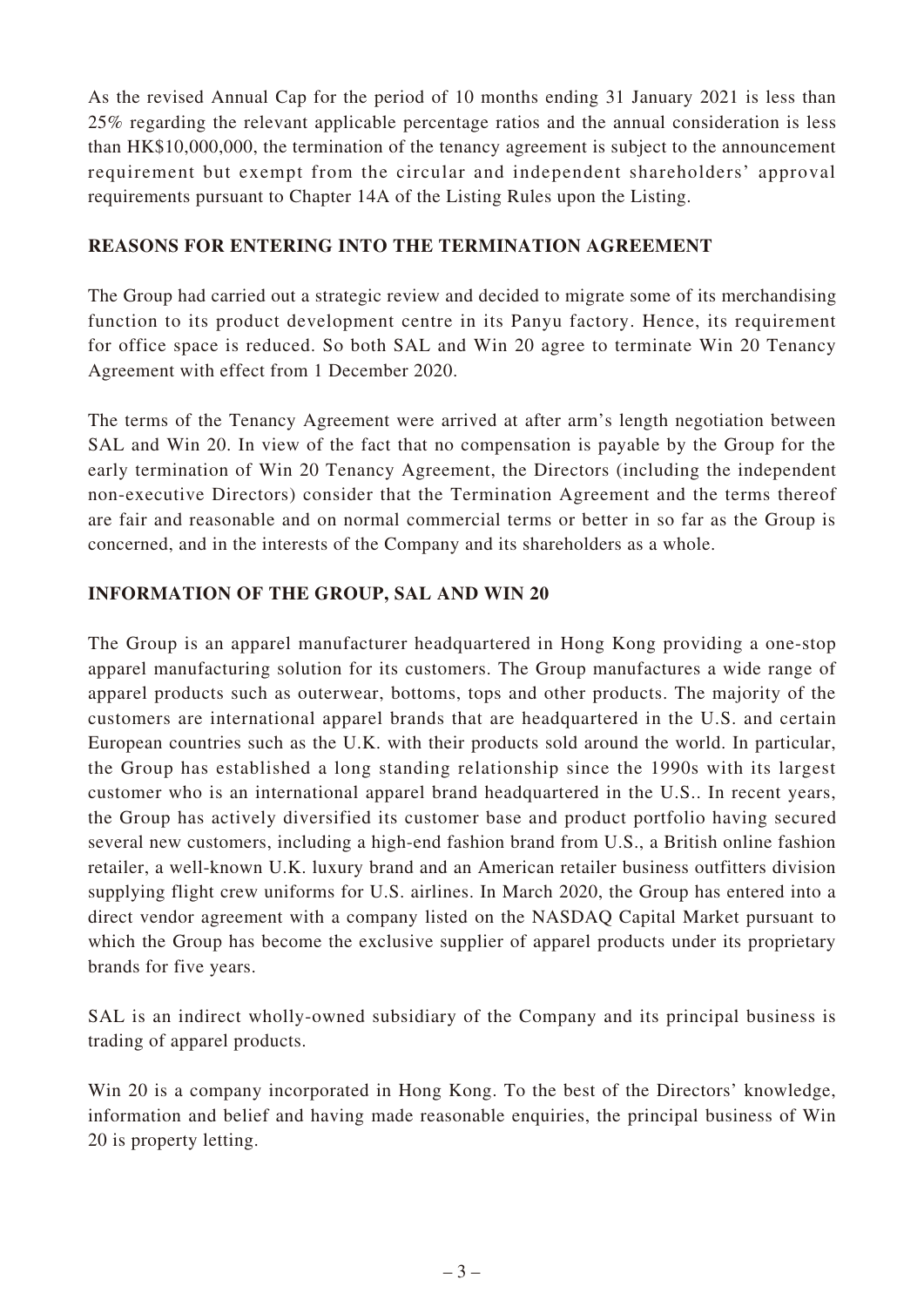# **THE LISTING RULES IMPLICATIONS**

As at the date of this announcement, Win 20 is company incorporated in Hong Kong which is wholly owned by Winfield. Winfield is owned as to 50% by Moonlight and as to 50% by Rainbow Galaxy. Moonlight and Rainbow Galaxy are the Controlling Shareholders of the Company. As such, Win 20 is a connected person of the Group as defined under Chapter 14A of the Listing Rules.

As the revised Annual Cap for the period of 10 months ending 31 January 2021 is less than 25% regarding the relevant applicable percentage ratios and the annual consideration is less than HK\$10,000,000, the termination of the tenancy agreement is subject to the announcement requirement but exempt from the circular and independent shareholders' approval requirements pursuant to Chapter 14A of the Listing Rules upon the Listing.

Given that Ms. Wong Mei Wai Alice, being the executive Director of the Company and Mr. Choi Siu Wai William, being the non-executive Director and chairman of the Company, are also the directors of Win 18, Win 19, Win 20 and Winfield, they would abstain from voting on the board resolution approving the Termination Agreement. Save as disclosed above, to the best knowledge of the Directors having made all reasonable enquiries, no other Directors had a material interest in the Termination Agreement and thus was required to abstain from voting on the board resolution approving the Termination Agreement.

## **DEFINITIONS**

In this announcement, unless the context otherwise requires, the following expressions shall have the following meanings when used herein:

| "Board"                           | The board of Directors                                                                                                                                                                                                                                     |
|-----------------------------------|------------------------------------------------------------------------------------------------------------------------------------------------------------------------------------------------------------------------------------------------------------|
| "Company"                         | Sterling Group Holdings Limited, a company incorporated<br>in the Cayman Islands with limited liability and the issued<br>Shares are listed on the Stock Exchange                                                                                          |
| "connected person(s)"             | Has the meaning ascribed thereto under the Listing Rules<br>and the word "connected" shall be construed accordingly                                                                                                                                        |
| "Controlling shareholder(s)"      | Has the meaning ascribed to it in the Listing Rules                                                                                                                                                                                                        |
| "Directors"                       | directors of the Company                                                                                                                                                                                                                                   |
| "Existing Tenancy"<br>Agreements" | three tenancy agreements dated 8 February 2018 entered into<br>between the Group as tenant and each of Win 18, Win 19<br>and Win 20 as landlords pursuant to which the Group leases<br>the Win 18 Premises, the Win 19 Premises and the Win 20<br>Premises |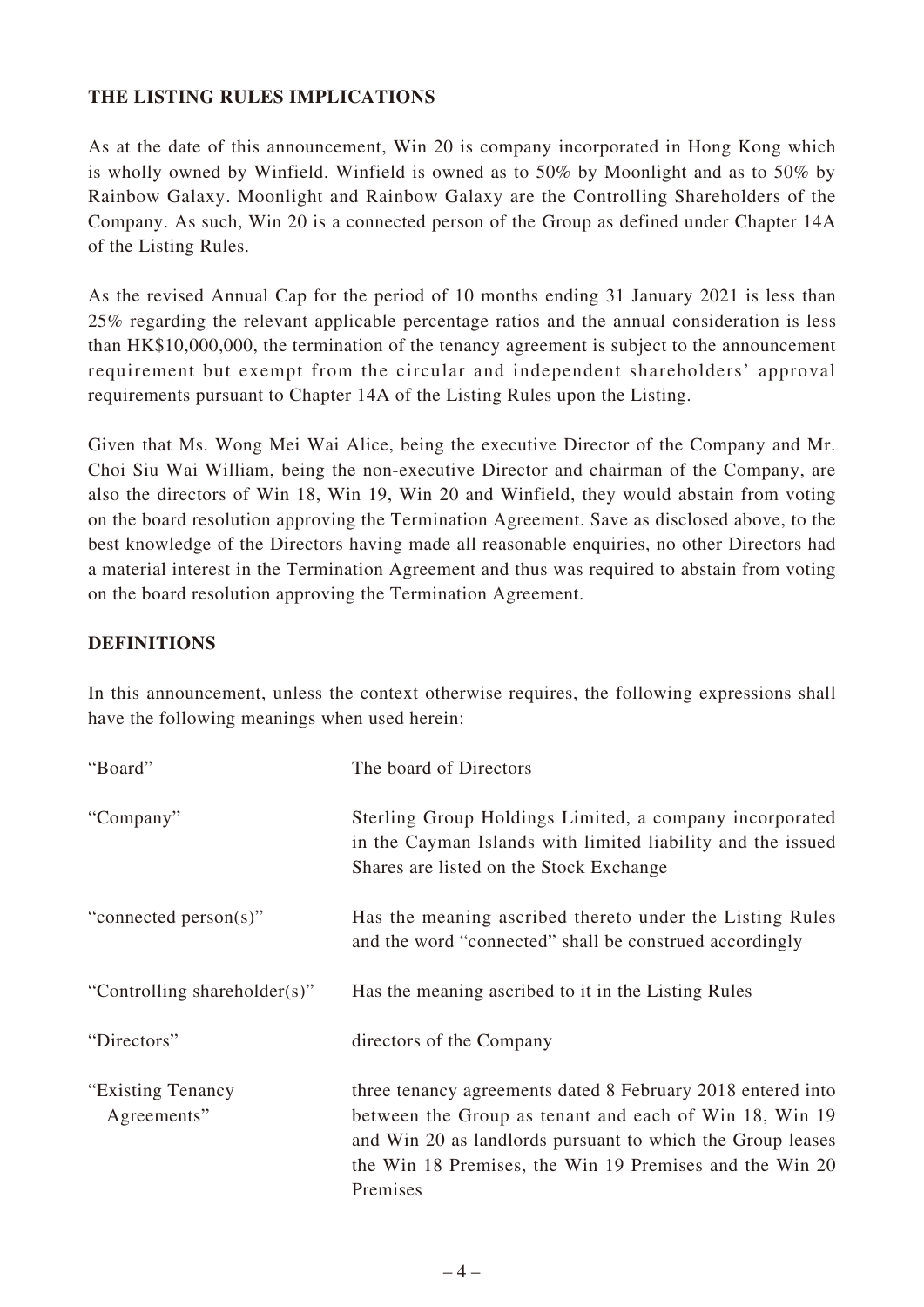| "Group"                    | the Company and its subsidiaries                                                                                                                                     |
|----------------------------|----------------------------------------------------------------------------------------------------------------------------------------------------------------------|
| "HK\$"                     | Hong Kong dollars, the lawful currency of Hong Kong                                                                                                                  |
| "Hong Kong"                | the Hong Kong Special Administrative Region of the PRC                                                                                                               |
| "Listing Rules"            | the Rules Governing the Listing of Securities on the Stock<br>Exchange                                                                                               |
| "PRC"                      | the People's Republic of China                                                                                                                                       |
| "Premises"                 | Win 18 Premises, Win 19 Premises and Win 20 Premises                                                                                                                 |
| "Stock Exchange"           | The Stock Exchange of Hong Kong Limited                                                                                                                              |
| "Termination Agreement"    | The agreement dated 24 November 2020 entered into<br>between Win 20 as landlord and SAL as tenant to terminate<br>the Win 20 Tenancy Agreement                       |
| "Win 18"                   | Win 18 Limited, a company incorporated in Hong Kong with<br>limited liability on 19 May 2017 and is wholly owned by<br>Winfield                                      |
| "Win 18 Premises"          | 18th Floor of Win Plaza and car parking space nos. P310 and<br>P311 on 3rd Floor of Win Plaza, Kowloon, Hong Kong                                                    |
| "Win 19"                   | Win 19 Limited, a company incorporated in Hong Kong with<br>limited liability on 19 May 2017 and is wholly owned by<br>Winfield                                      |
| "Win 19 Premises"          | 19th Floor of Win Plaza and car parking space nos. P312 and<br>P313 on 3rd Floor of Win Plaza, Kowloon, Hong Kong                                                    |
| "Win 20"                   | Win 20 Limited, a company incorporated in Hong Kong with<br>limited liability on 19 May 2017 and is wholly owned by<br>Winfield                                      |
| "Win 20 Premises"          | 20th Floor of Win Plaza and car parking space nos. P314 and<br>P315 on 3rd Floor of Win Plaza, Kowloon, Hong Kong                                                    |
| "Win 20 Tenancy Agreement" | tenancy agreement dated 8 February 2018 entered into<br>between the Group as tenant and Win 20 as landlord pursuant<br>to which the Group leases the Win 20 Premises |